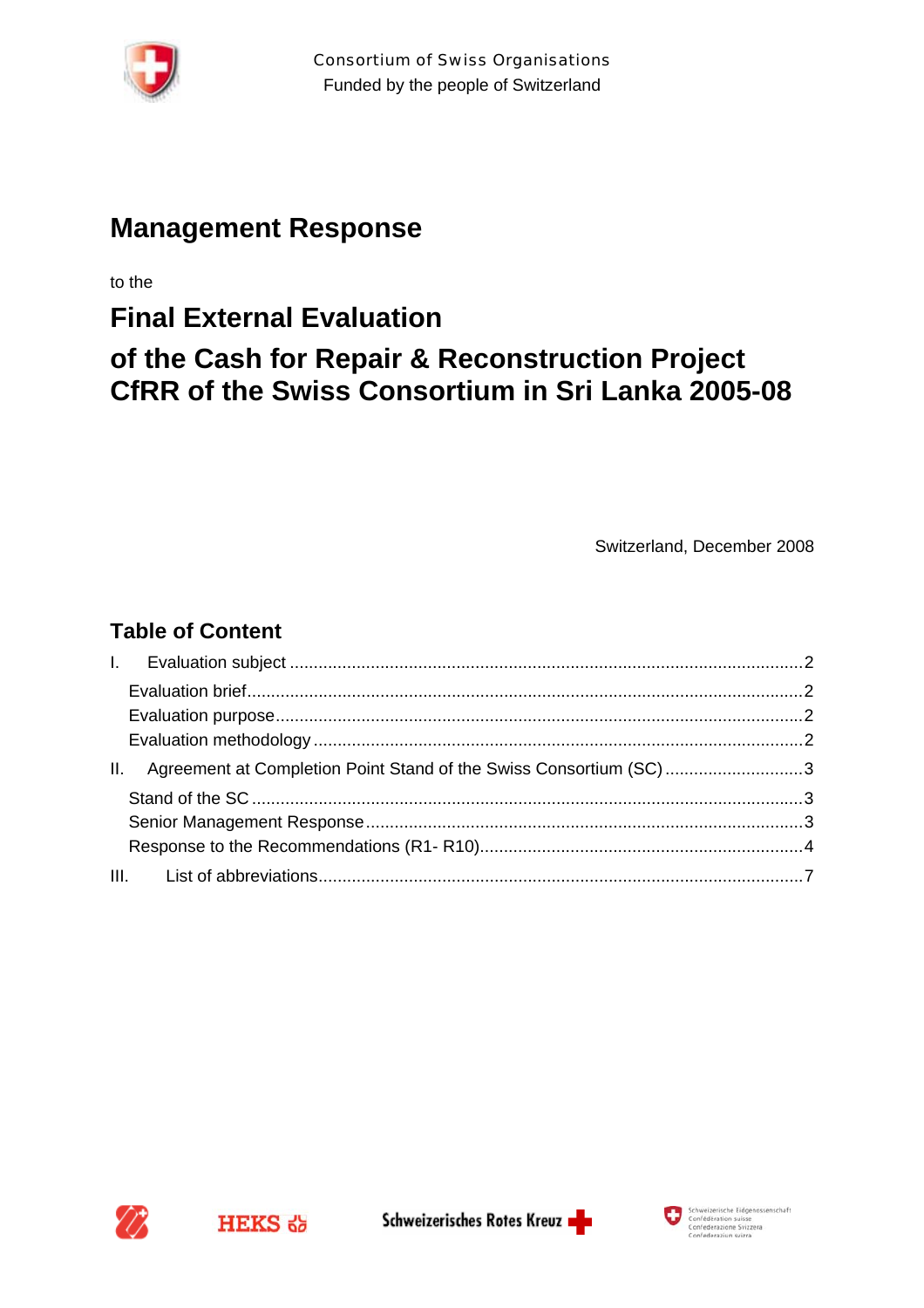# **I. Evaluation subject**

## **Evaluation brief**

| <b>Donors</b>          | This evaluation was funded by:<br>SDC (Swiss Federal Ministry of External Affairs)<br><b>Swiss Solidarity</b><br><b>Swiss Red Cross</b>                                  |
|------------------------|--------------------------------------------------------------------------------------------------------------------------------------------------------------------------|
| <b>Report Title</b>    | Final external evaluation of the Cash for Repair & Reconstruc-<br>tion Project CfRR of the Swiss Consortium in Sri Lanka with a<br>special focus on Trincomalee District |
| Subject number         | SDC 7F-02484.02                                                                                                                                                          |
| Geographic area        | Sri Lanka                                                                                                                                                                |
| <b>Sector</b>          | <b>Rehabilitation and Reconstruction; Shelter</b>                                                                                                                        |
|                        | Cash for Repair and Reconstruction CfRR                                                                                                                                  |
| Language               | English                                                                                                                                                                  |
| <b>Date</b>            | Submission: 15.12.08                                                                                                                                                     |
| <b>Collation</b>       | Main report: 25 pages                                                                                                                                                    |
| <b>Evaluation type</b> | <b>Timing: Final Evaluation</b>                                                                                                                                          |
|                        | Thematic: Permanent housing, repair & reconstruction, cash grants                                                                                                        |
|                        | Form: external                                                                                                                                                           |
|                        | Focus: Affected Sri Lankan population after Tsunami 2004                                                                                                                 |
| <b>Status</b>          | completed                                                                                                                                                                |
| Author                 | Yasemin Aysan                                                                                                                                                            |

## **Evaluation purpose**

The purpose of this evaluation was to have an overview of the achievements and engagement **after project completion** of the Swiss Consortium between 2005-08 within the islandwide *home owner-driven housing programme (HODHP)* in Sri Lanka.

In particular, the evaluation:

- analysed the relevance, appropriateness and connectedness of the completed CfRR interventions in Trincomalee
	- o in relation to needs of the population as well as
	- o in view of the capacities of authorities and aid agencies
- analysed the efficiency and effects of the completed CfRR interventions with a special focus on the district of Trincomalee
- outlined the quality of the measures taken in reference to the recommendations made in the ongoing evaluation carried out in November 2006.

## **Evaluation methodology**

- Desk study of relevant documentation on the CfRR project
- Interviews with the stakeholders of the SC in Switzerland
- Field mission to Sri Lanka (Colombo and Trincomalee district) with interviews of national stakeholders such as beneficiaries, local and national authorities as well as other actors.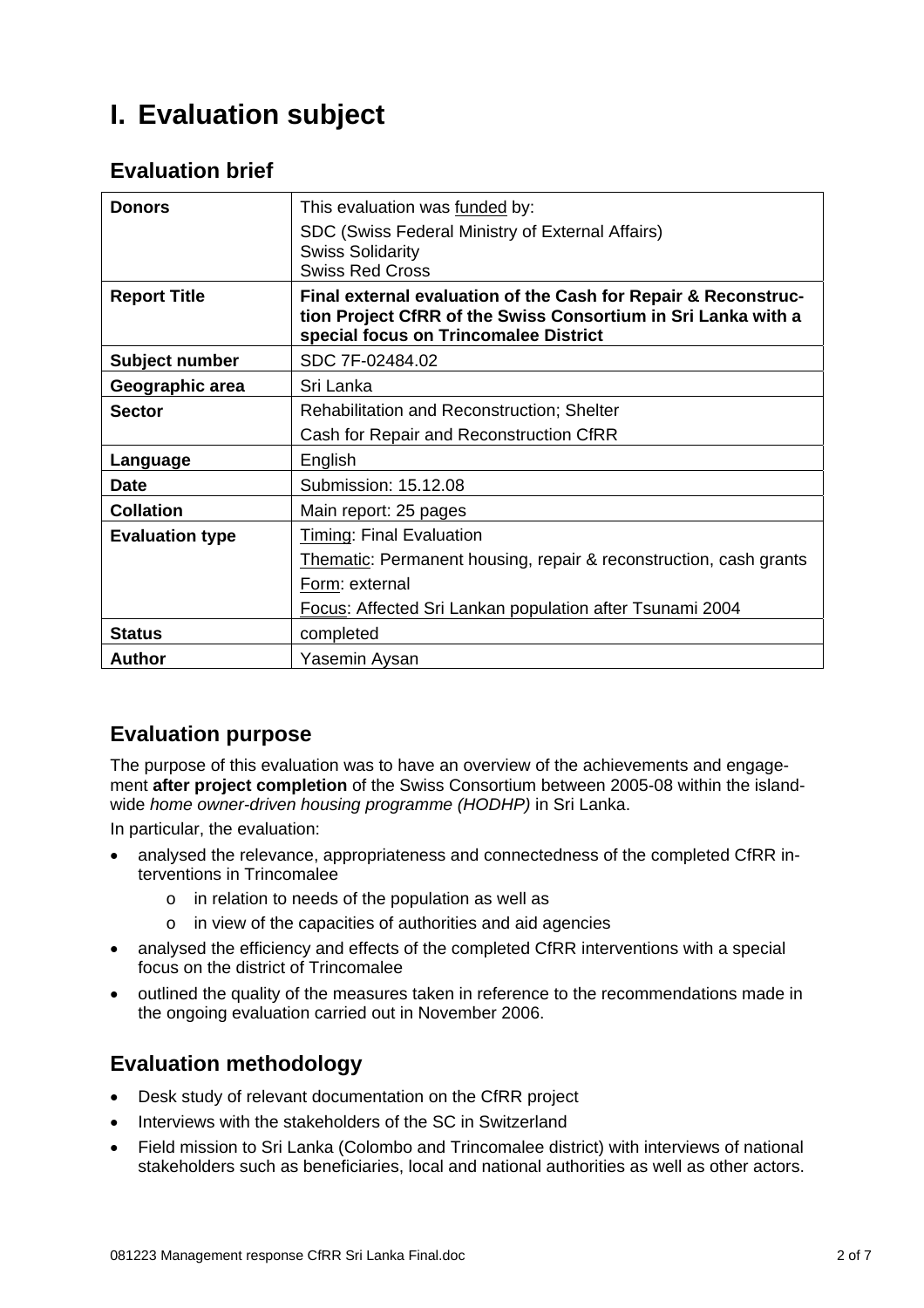# **II. Agreement at Completion Point Stand of the Swiss Consortium (SC)**

# **Stand of the SC**

The Swiss Consortium (SC) welcomes the well structured and methodologically sound, coherent and comprehensive report, in particular the merge of findings of the first interim evaluation (2006) with the findings and conclusions of the second and final evaluation (2008) focusing on the implementation in the Trincomalee district.

SC values the fact that both evaluations (2006 and 2008) were carried out by the same international evaluation expert (Yasemin Aysan). This avoided brain drain and made effective knowledge development and management possible.

## **Senior Management Response**

### *Appropriateness*

The SC acknowledges the finding that the cash approach has been highly appropriate in the post Tsunami context. The approach corresponded to the prevailing needs during the recovery process, provided additionally greater choice and flexibility in the implementation and led to a high satisfaction of the beneficiaries.

The appropriateness has also been confirmed with regard to the ongoing conflict in Sri Lanka under which the CfRR approach was occasionally slowed down but never fully interrupted due to the individual capacity of the empowered beneficiaries.

#### *Coverage*

The SC acknowledges the finding that there would have been scope for more advocacy in favor of marginalized and more vulnerable groups in the first project phase.

### *Effectiveness*

The SC acknowledges that the overall completion rate of more than 10'500 houses of the project is a highly effective achievement.

### *Efficiency*

The SC acknowledges the finding that the SC cash approach compared to alternative approaches was performed with a high cost efficiency.

Beneficiary targeting could have been improved, for example, by using from the beginning just one single database management system nationwide, e.g. based on the database provided by the SC. Nevertheless, the speed at which individual installments were issued, released and their "proposed use" monitored, was good.

Although the SC's centralized hierarchy might sometimes have slowed down decision making, it nevertheless also proved its high flexibility, e.g. by introducing the payment of top-ups in Trincomalee through 3<sup>rd</sup> party funding from American Red Cross and Hong Kong Red Cross.

### *Impact*

The SC acknowledges the report's positive findings concerning the beneficiaries' increased construction capacities as well as the influence it had on the implementation of the HODHP in other Tsunami affected districts.

Capacity building on the side of the local authorities did, however, not properly take place. E.g. in Trincomalee the local authorities, for political reasons and out of fear to be blamed by their local constituencies for not receiving the funds, were happy to leave the operational management in the hands of the SC.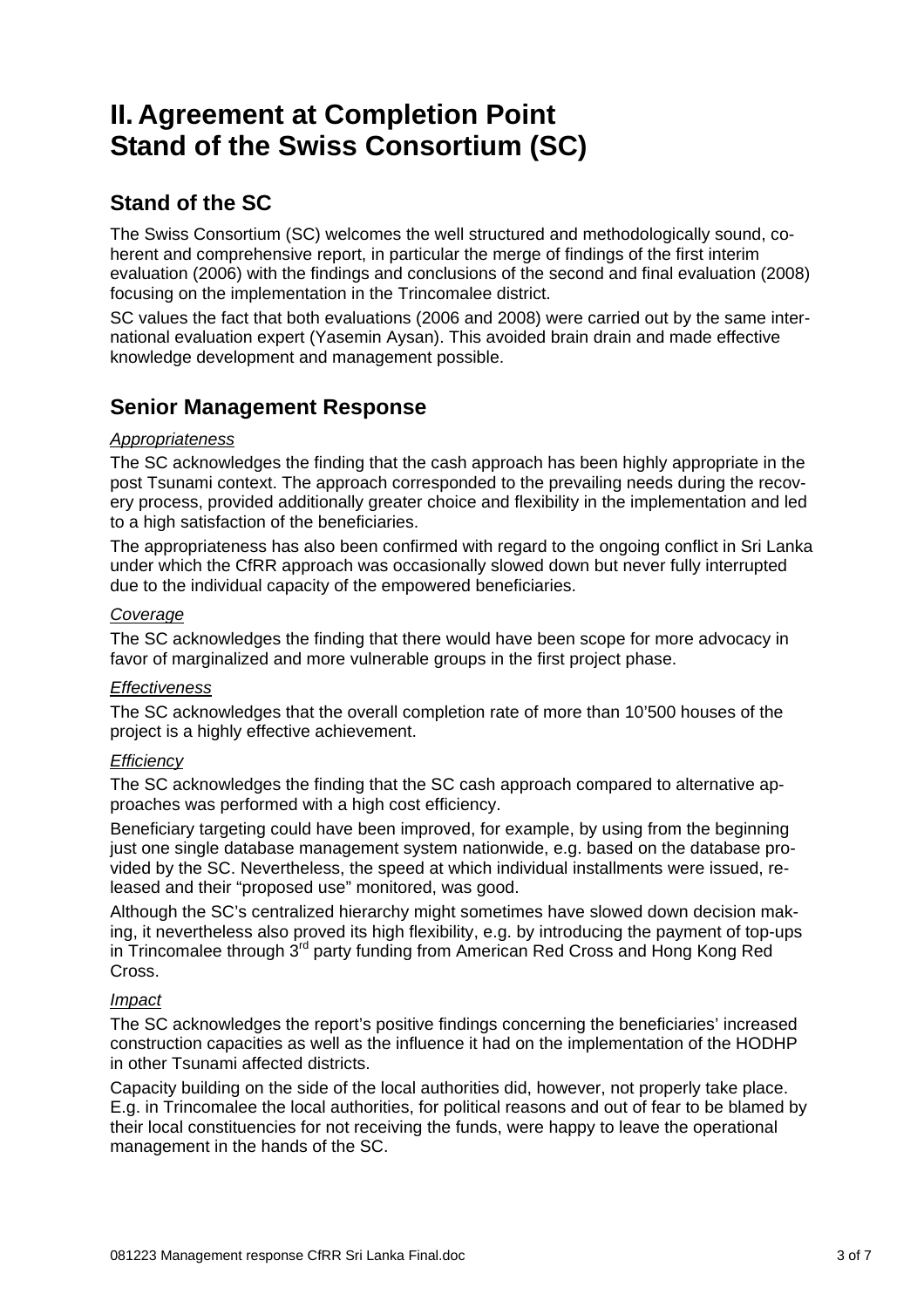## **Response to the Recommendations (R1- R10)**

*Recommendation R1 The simplicity of the CfRR and effective field approach adopted in Sri Lanka should be maintained in future CfRR programming as a starting point, as should the low overhead.*

Agreed - The SC is convinced to have chosen an appropriate approach to efficiently and effectively contribute to the reconstruction of permanent private accommodation.

The SC members will actively promote similar CfRR approaches as experienced in Sri Lanka elsewhere in future where appropriate while respecting:

- adoption of a light management structure by delegating more competences to the field provided the necessary competences are available and
- maintenance of appropriate visibility of the different consortium partners, particularly for the NGOs, to which proper visibility matters.
- *Recommendation R2 To the extent possible, supporting national government led programmes in line with the principles of 'harmonisation and alignment' of the Paris Declaration should be adopted; capacities of the relevant authorities built to manage the programme and the authorities made responsible and accountable; close monitoring of quality and transparency of delivery to be maintained.*

Agreed - The SC acknowledges the report highlighting the appropriateness of the SC approach to engage in a governmental scheme in respect of the Paris Declaration principles of "harmonization and alignment" of humanitarian aid. The introduction of the database, developed by the SC, increased the effectiveness of the home-owner driven housing reconstruction approach.

*Recommendation R3 Collective weight of the SC partners should be used for postdisaster housing policy influence with the national and local governments and other donors and implementers of housing reconstruction as required for increased impact.*

Agreed - The SC influence in this regard was strong and complementary (e.g. database management) to the GoSL policy at the different levels of cooperation to the extent possible. In addition, many key characteristics of the IFRC/UN Habitat home owner-driven reconstruction and rehabilitation programme in Sri Lanka were shaped and influenced by the SC which had been launched a year earlier.

Nevertheless, there was very limited political willingness on the side of the GoSL to adopt changes on the project design proposed by donors other than the WB. In future, the individual SC members will actively seek to get as early as possible involved in project design and responsibility when approaches similar to the CfRR are allocated.

*Recommendation R4 Special attention should be given to marginalized groups such as renters, squatters, landless who may fall out of schemes as cash approaches often assume access to land. Other vulnerable groups such as single-headed households, orphans and the elderly should be closely monitored and supported as necessary for their ability to access their rights as well as to manage the construction process. The monitoring of programme impact as well as social analysis should be systematically undertaken.*

Partially agreed - The SC took a sensible decision to engage in the HODHP scheme from the beginning, knowing that this approach was not specifically targeting the most vulnerable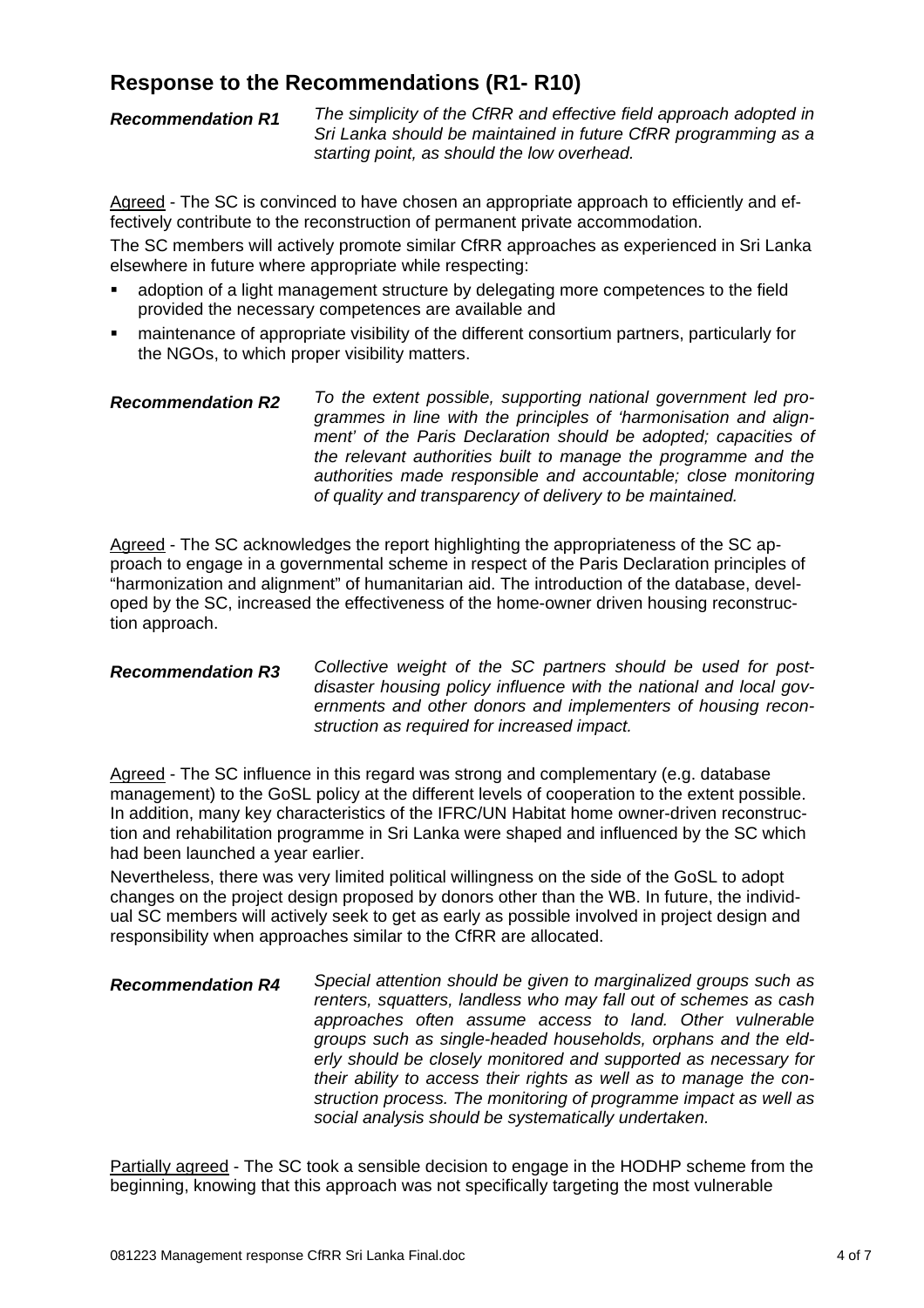population, while respecting the efforts of other humanitarian actors for the most vulnerable and acknowledging the large housing needs after the Tsunami. Nevertheless, the SC's efforts, particularly in Trincomalee, resulted in the inclusion of formally non-eligible most vulnerable households (e.g. households with no land deeds) into the beneficiary list.

#### *Recommendation R5 Where several approaches exist to housing reconstruction, equity across the beneficiaries of different schemes should be maintained and advocated for with the authorities particularly in conflict areas. Close cooperation should be maintained with other donors and implementers of housing reconstruction to sustain equity.*

Partially agreed - The SC has made strong efforts in this direction but the reality in the given context was very complex. A housing scheme for conflict IPDs was already under way (providing only USD 1'500.- per house) when the Tsunami housing scheme started with USD 2'500.-; an amount which soon turned out to be insufficient due to cost increases for construction material (estimated in 2006 at 30%). There was a lack of coordination by the central government and among the main donors, as well as insufficient information dissemination to the beneficiaries.

#### *Recommendation R6 The success of cash for housing reconstruction approaches depends on factors such as functioning markets and safe delivery mechanisms. Close monitoring of these factors is crucial for the value of cash support not being eroded. Strong advocacy with the authorities to take measures; and more flexibility in the programme to make adjustments as necessary should be maintained.*

Agreed - Despite the initial strong reluctance of the GoSL, particularly the SC pushed at a early stage for the introduction of a top-up scheme which was finally approved and turned out to be a main factor for keeping the HODHP approach effective and successful.

#### *Recommendation R7 While maintaining the uncomplicated nature of the CfRR approach, monitoring the need for water and sanitation, livelihood and social services should not be overlooked; addressing these as necessary and an advocacy role of persuading others to address these needs should be considered.*

Partially agreed - The SC agrees that the water and sanitation component is part of any holistic approach to reconstruction and rehabilitation work. While this approach was not systematically introduced during phase I, the introduction of a water and sanitation component became mandatory in phase II of the project, particularly in Trincomalee.

Concerning livelihood and social services, these issues were not within the scope of the project.

#### *Recommendation R8 In countries where disasters risk is high and frequent, the CfRR approach should employ a stronger technical support and closer monitoring to ensure safer reconstruction than was the case in Sri Lanka; awareness raising and training of the home-owners and the construction sector in safe reconstruction should be considered as additional measures.*

Agreed - The SC refers to the explicit example of a similar home owner-driven rural reconstruction programme adopted by the Pakistani government after the 2006 earthquake, where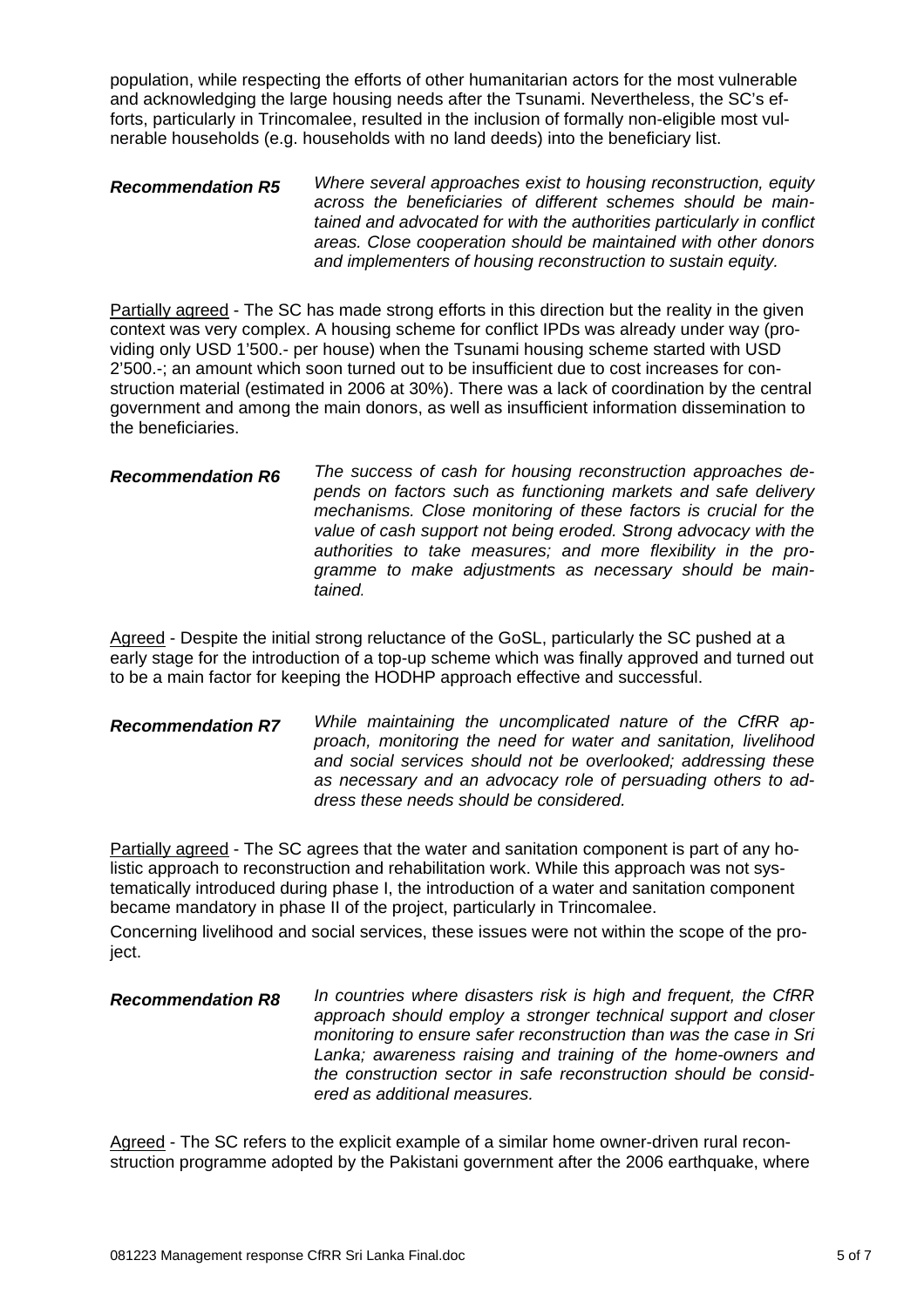extended technical support and training services under the slogan "building back better" was introduced and actively supported by SDC.

#### *Recommendation R9 The experience from engagement in HODHP in Sri Lanka adds value to the already extensive cash experience of the SDC that should be shared with others in humanitarian work; A review of the combined experiences of the SDC, WB, KfW, ADB and others with the CfRR approach, from various post disaster situations, can benefit similar future operations.*

Agreed - the SC members have accumulated strong institutional capacities needed for the implementation of a CfRR approach, particularly at the operational level. An active learning network is put in place. On the website www.sdc-cashprojects.ch on cash transfer programming extensive documentation is available including the SC approach chosen in Sri Lanka. SDC is in contact with the WB and is ready to engage in one or the other way in an upcoming island-wide evaluation of the HODHP approach in Sri Lanka.

#### *Recommendation R10 It is advisable that the SC undertakes an internal management review of this cooperation with a view to learning from the 'consortium model' for future partnerships for improving its structures and effectiveness particularly and in the field.*

Not agreed - The SC refers here to the management response of the ongoing evaluation in 2006. The SC is aware of the fact that the chosen management set-up comprising 3 hierarchical decision-taking levels has potential for improvement in decision-making. Nevertheless, the structure led to the efficient use of resources and know-how and did at no time lame or hamper the field operations.

The SC has already undertaken active learning and training processes for its staff members engaged in cash transfer programming at several occasions. In future, the organizations´ setup would have to be defined based on a particular situation, however, certainly taking into account the above said.